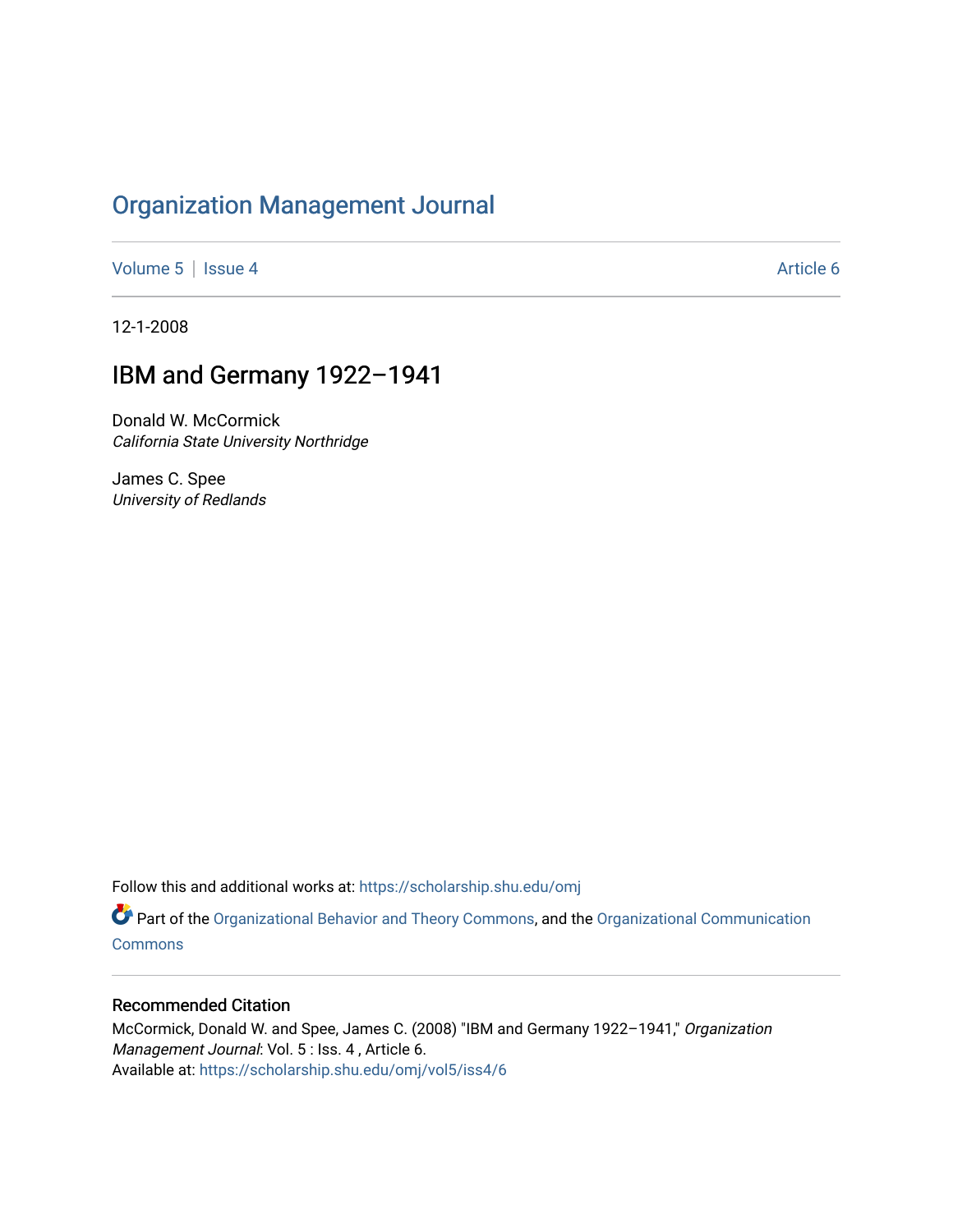# IBM and Germany 1922–1941

## Donald W McCormick<sup>1</sup> and lames C Spee<sup>2</sup>

<sup>1</sup> Department of Management, College of Business and Economics, California State University Northridge, Northridge, CA, USA; <sup>2</sup> School of Business, University of Redlands, Redlands, CA, USA

#### Correspondence:

Donald W McCormick, Department of Management, College of Business and Economics, California State University Northridge, 18111 Nordhoff St., Northridge CA 91330. E-mail: dwm2@cwru.edu

#### Abstract

In 1941, one of IBM's most profitable customers was the German government. Germany leased IBM's punch card tabulation machines (ancestors of the computer), and used them in its war against France, the United Kingdom and others. They were also used to conduct the census, to keep track of Jews and other ''undesirables'', and to operate the concentration camps. In 1937, Hitler awarded Watson a medal. By 1940, however, US public opinion had turned against Germany and he returned the medal. Outraged, German IBM executives and high-ranking Nazis threatened IBM's control over its subsidiary. Although its activities were legal under US law, IBM was concerned about maintaining control of its German division, shielding itself from criticism in the US, and remaining eligible for more German government contracts. Watson needed to decide whether to maintain IBM's lucrative relationship with Germany, make a clean break (and lose all its assets), or perhaps do something entirely different.

Organization Management Journal (2008) 5, 208–213. doi:10.1057/omj.2008.25

Keywords: IBM; Germany; business ethics; Nazi; Dehomag



Organization Management Journal

#### 1922–1935

In 1922, IBM, then known as ''The Computer-Tabulating Recording Company'', acquired Deutsche Hollerith Maschinen Gesellschaft, herein referred to as Dehomag, a German punch-card company (Avl, November 1972). Dehomag's founder and general manager, Willy Heidinger, stayed on to manage the business. IBM let him keep 10% of the stock, under the condition that if he left Dehomag, he had to sell it back to IBM. Heidinger resented this and IBM's control in general, but that did not interfere with Dehomag's profitability. In spite of Germany's disastrous post-World War I economy, Dehomag grew – opening its first plant in Sindelfingen, Germany in 1924. By 1927, Dehomag's profits exceeded \$400,000 (Black, 2001) in a year when IBM's gross income was \$14 million and net earnings were \$4 million (IBM, n.d.).

In 1933, Dehomag built a new plant in Berlin. By then, IBM's total annual income was on its way to a record \$17 million, with \$6 million in net earnings (IBM, n.d.). Dehomag provided a significant part of this – over half of IBM's overseas income (Black, 2001).

Dehomag's income came primarily from leasing punch card sorting equipment and selling raw materials – mostly punch cards customized to meet customer needs. Dehomag had the license to use IBM's proprietary card sorting and tabulating technology in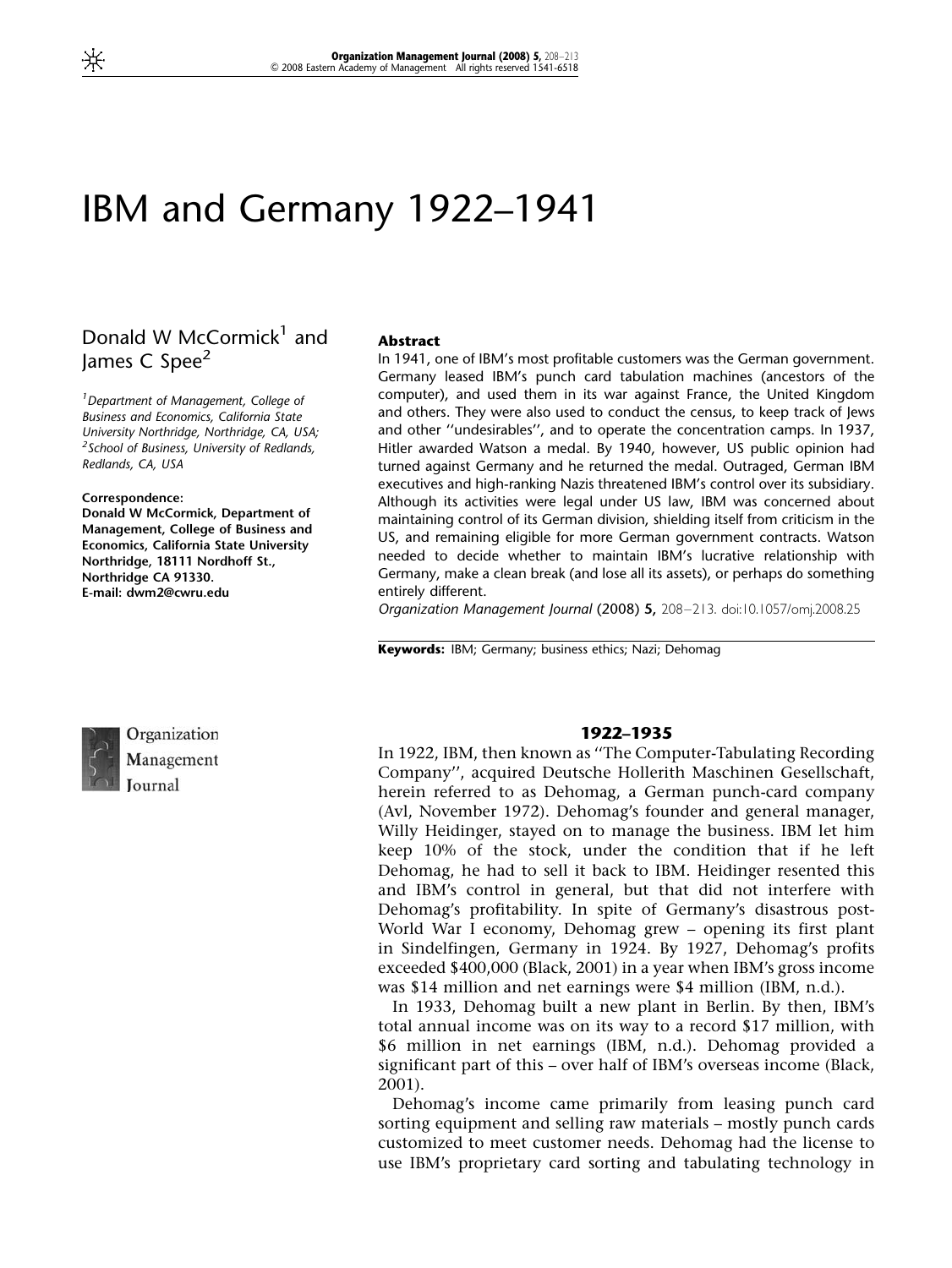Germany. IBM had a much stronger reputation and much more market penetration than any of its competitors (Black, 2001).

In January of 1933, Adolf Hitler became Germany's Chancellor and publicly promised to create a master race, to dominate Europe, and to eliminate Jews from Europe. A few weeks later, in February, Germany's parliament building burned down. Hitler blamed this on the Communists and asked for emergency powers to combat the Communist threat; powers were granted by frightened legislators. A month after this, in March of 1933, the Nazi government created the first concentration camp for Jews, political prisoners, and others. In the next month, April, the Nazi regime began restricting the civil rights of Jews and other ''non-Aryan races.'' One law fired all Jews from civil service jobs; other laws barred Jews from practicing law and limited the number of Jews who could enroll in German high schools. More and more employment opportunities and professions were denied to Jews – from editing a newspaper to owning land to working in the arts. By mid-1933, half a year after Hitler took power, 60,000 Jews were in German prisons (Wiesenthal Center, 2004). Newspapers reported these events in Germany, but the American press was confused and skeptical with regard to ''Nazi anti-Jewish measures'' and ''most Americans felt no obligation to concern themselves with foreign countries'' (Turner, 2001: 637). In 1933, the US Government did not have laws against trade with Germany (Black, 2001).

In 1933, Dehomag's largest contract was for leasing machinery to tabulate the German census. Like previous German census questionnaires, the 1933 questionnaire asked for information about religion and native language that could be used to identify ''undesirables'' in the population (United States Holocaust Memorial Museum, 2004). When census workers found someone who was Jewish, they used a special, separate card that noted the person's birthplace. These cards were not processed with the standard census information, but were handled separately (Kisterman, 1997). The success of Dehomag's census contract led to additional work scheduling the German railroads. Dehomag's punch card machines were also used to compile ''nearly all the medical, health and welfare statistics in Germany'' (Black, 2001: 94).

IBM and Dehomag welcomed the money this new work brought in. But the German government restricted the movement of currency out of the country, which was still recovering from the

depression and hyperinflation of the 1920s. IBM worked around this by listing patent royalty payments Dehomag made to IBM USA on Dehomag's income statement as ''expenses'' rather than dividends, which exempted them from the restrictions. IBM's President, Thomas Watson, then had these royalty payments posted to a bank account in Switzerland, where they would be more accessible for later transfer to the US if needed. Dehomag invested the rest of its profits in Germany, as they could not be legally transferred outside the country.

At the January 1934 ceremony celebrating the opening of a new Dehomag plant in Germany, IBM President Thomas Watson's personal representative and many Nazi officials attended. Willy Heidinger, a Nazi supporter and Dehomag's general manager, gave a speech in which he said

The physician examines the human body and determines whether ... all organs are working for the benefit of the entire organism. We [Dehomag] are very much like the physician, in that we dissect, cell by cell, the German cultural body. We report every individual characteristic ... on a little card ... We are proud that we may assist in such a task, a task that provides our nation's Physician [Adolf Hitler] with the material he needs for his examinations. Our Physician can then determine whether the calculated values are in harmony with the health of our people. It also means that if such is not the case, our Physician can take corrective procedures to correct the sick circumstances .... Our characteristics are deeply rooted in our race. Therefore, we must cherish them like a holy shrine, which we will – and must – keep pure. We have the deepest trust in our Physician and will follow his instructions in blind faith, because we know that he will lead our people to a great future (Heidinger, 1934).

Watson received a translation of this speech along with a list of the Nazi officials that were invited to the ceremony. He sent Heidinger a telegram congratulating him for a job well done and for the sentiments he expressed so well (Black, 2001: 51).

It was likely that the president of IBM was aware of Hitler's oppressive actions (Allen 2002). Protest demonstrations against the new German government's actions passed near Watson's office on Madison Avenue in New York City. On 10 May 1933, more than 100,000 marchers in New York City demanded that all American companies stop doing business with Germany. IBM was not specifically targeted in the protest, most likely because the Dehomag name shielded IBM from publicity about its activities in Germany (Black, 1984).

The question confronting all American businessmen who traded with Germany in 1933 was whether trading with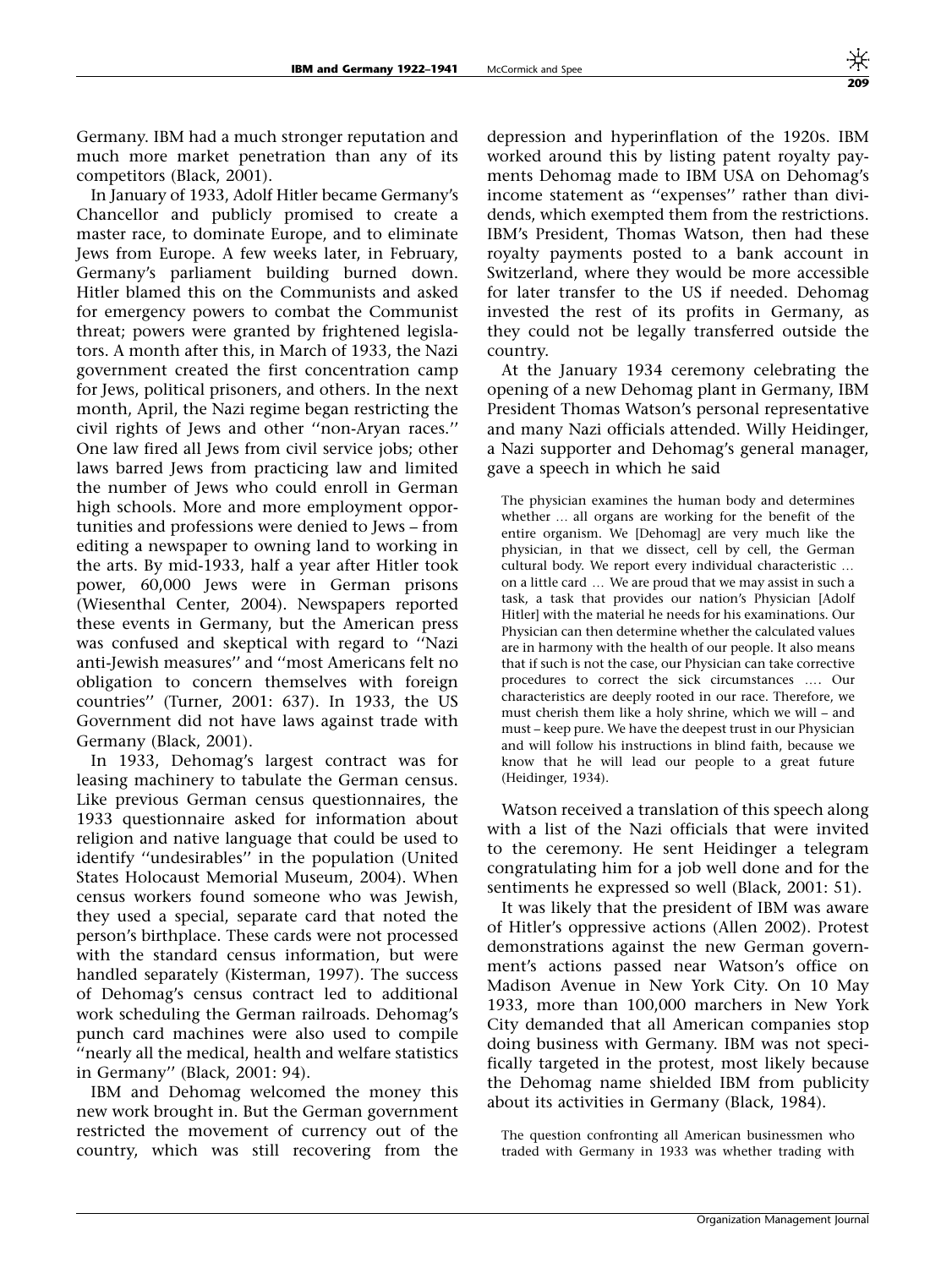Germany was worth either the economic risk or moral descent. The question faced Watson at IBM as well. Watson's primary concern in regards to Dehomag was to maintain IBM's dominant position in the German market, but IBM was in a unique commercial position. While Watson and IBM were famous on the American business scene, below the public's awareness, the company's overseas operations continued helping the German government. IBM did not import German merchandise; it merely exported American technology. The IBM name did not even appear on any of thousands of index cards in the address files of leading New York boycott organizations. Moreover, the American public and business community had not yet realized the power of punch cards to automate statistical processes in organizations. So the risk that highly visible trading might provoke economic retaliation seemed low, especially since Dehomag did not even possess a name suggestive of IBM or Watson. (Black, 2001: 40)

#### 1935–1938

In the years that followed, Nazi Germany further reduced the civil rights of German Jews. Race laws passed in 1935 banned them from labor unions, from the military, and from performing in cultural events. And by 1936, a special division of the Schutstaffel (SS) had been established specifically to operate the concentration camps (Wiesenthal Center, 2004).

As this happend, world condemnation of Nazi oppression increased, and countries adjoining Germany boycotted it, helping to isolate it from foreign trade. Despite this, ''most major US companies sold to Nazi Germany, and many ran factories inside the country'' (Maney, 2003: 204). US companies did this not only to make money, but also because they feared that if they stopped doing business with Germany now, they would be locked out of the European market later (Maney, 2003).

Germany only let German-owned companies do business with the government. To get around this, IBM successfully disguised its ownership of Dehomag with a complex director stock ownership scheme. Dehomag's sales flourished as more areas of German government and industry adopted punch card technology to manage complex data. For instance, in 1935, Dehomag handled 140 million reservations for the German National Railroad (IBM Deutschland, 2005). Watson made several trips to Germany (New York Times, 1933; Black, 2001) and was impressed with the Germans' use of punch cards to manage information in many key industries. Dehomag obtained major contracts with the German army, navy, and air force. Germany's armed forces regarded IBM's punch card technology to be so essential that in 1937, they took control of all punch card machines and allowed them to be used only by organizations that it approved.

Watson was elected President of the International Chamber of Commerce in 1936. In 1937, Watson visited Europe and received decorations from Sweden, Yugoslavia, Belgium, and France. The International Chamber of Commerce scheduled its 1937 annual meeting in Berlin, where Hitler presented Watson with Germany's second-highest honor for foreigners – a medal that honored Watson for promoting a cause that he spoke about frequently – world peace through world trade (New York Times, 1937a, b; Tedlow, 2003). After receiving the medal, Watson traveled to Italy to meet Mussolini, ''having long admired him for the order he had brought to Italy'' (Belden and Belden, 1962: 196). At an IBM sales convention in Italy, Watson said, ''the present generation in Italy is going to benefit greatly as a result of the pioneering work of your leader, Mussolini'' (Maney, 2003: 209). Watson also received an award from Mussolini's fascist government (Sobel, 1981).

In his autobiography, Watson's son wrote about his mother during this period and how she told him of her concern for her friends in Berlin, including a Jewish family, the Wertheims. Even though the Wertheims owned one of Berlin's largest department stores, they had their store windows smashed by Nazi gangs, were expelled from Germany, and were forced to sell their store for almost nothing (Watson, 1990).

Maney (2003), one of Watson's biographers, noted that

Watson spent more than a month traveling in Europe and meeting kings and prime ministers, and in the prickly atmosphere of 1937, every conversation must have turned to Germany and its mistreatment of not only Jews, but of Catholics and anyone not considered a member of Hitler's master race. Watson regularly read newspapers and magazines, which reported the Nazi atrocities. He received information from IBM's European offices. He knew about the Wertheims. He knew more than most Americans about the events in Germany (p. 209).

Still, Watson felt that Germany was the victim of bad publicity and deserved to be part of the community of world trade. Watson drafted a letter to the German economics minister in which he described ''the necessity of extending a sympathetic understanding to the German people and their aims under the leadership of Adolf Hitler.'' The draft letter ends with ''an expression of my highest esteem for himself [Hitler], his country and his people'' (Watson, 1990, cited in Black, 2001).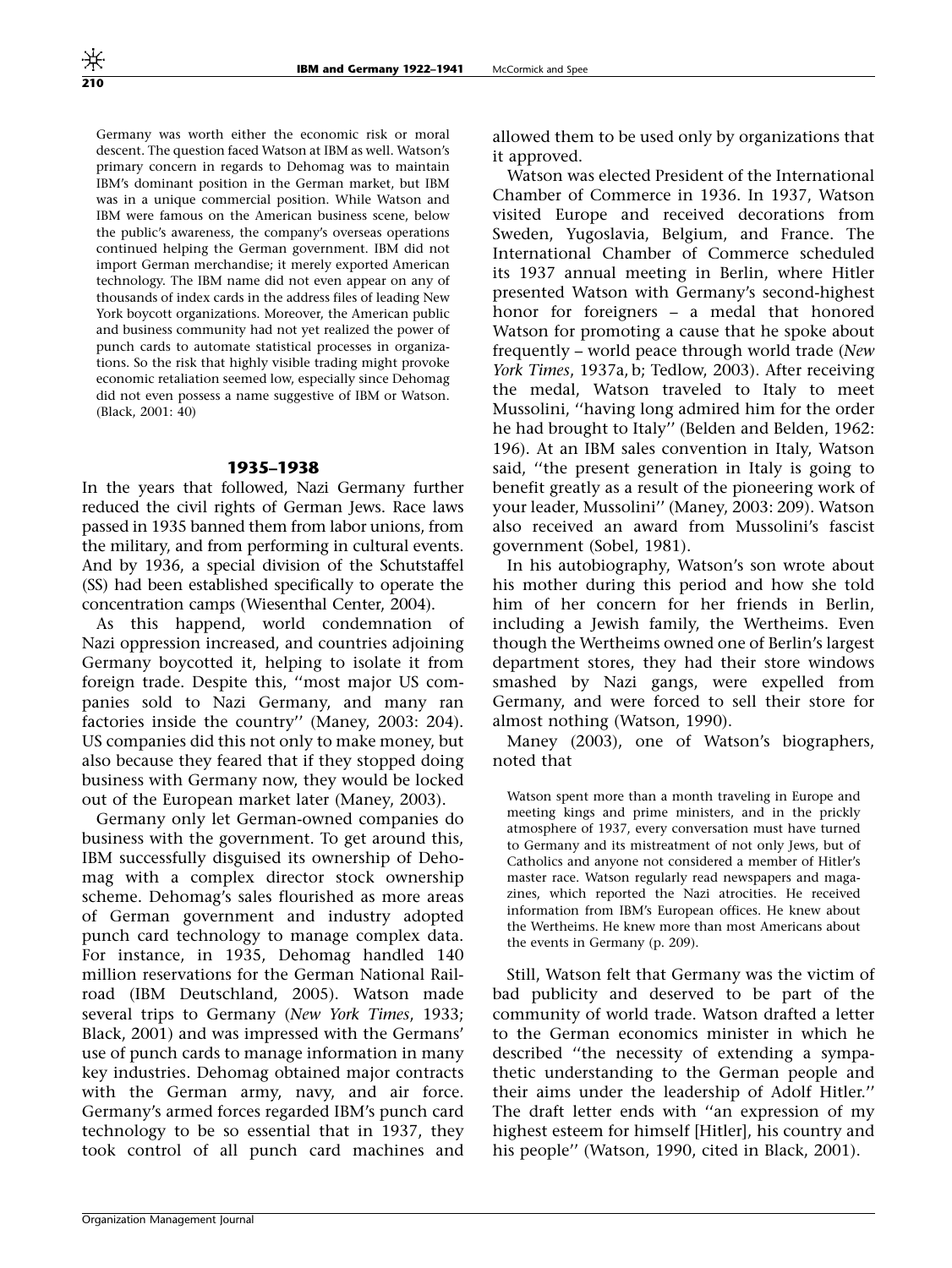The Nazis honored other US executives besides Watson. In 1938, a few months after Germany annexed Austria, the Nazis awarded Henry Ford the Grand Cross – the highest honor for foreigners. A month later they gave the same award to a General Motors (GM) executive. GM made aircraft and trucks for the German army and air force (Dobbs, 1998). As IBM noted in a 2001 press release about its involvement with Nazi Germany, ''hundreds of businesses did business in Germany at that time'' (Makovich, 2001). In fact, ''most major US companies sold to Nazi Germany, and many ran factories inside the country'' (Maney, 2003: 20). This, despite the fact that

German intentions became clear to Americans in November 1938, when the rage of Kristallnacht swept across Germany. Nazi gangs, directed by Hitler, shattered the glass of every building owned by a Jew, set fires and looted Jewish homes and businesses, and beat Jews in the street. American newspapers rang out with banner headlines, and American public sentiment turned sharply against Hitler (Maney, 2003: 214–5).

Watson knew of the difficulties German Jews were facing, and privately, he even helped a few to escape (Maney, 2003). But Watson's major concern about Germany was Dehomag and his obligation to IBM shareholders. As Germany was IBM's second-largest market (Maney, 2003), he did not want the German government to set up a competitor to Dehomag. He wanted to make sure that IBM would thrive in Germany over the long term.

#### 1939–1941

Watson continued his advocacy of world peace through world trade. At ''IBM Day'' at the New York World's Fair, Watson gave a speech to thousands about the importance of universal peace and how increased world trade would eliminate the need for countries to go to war in order to obtain resources they need (New York Times, 1939a). Watson was even a trustee of the Carnegie Foundation for International Peace. But while he gave speeches on peace, his company was taking orders from and delivering punch card machines to the War Ministries of Germany, Yugoslavia, Romania, Poland, Sweden, and France (Black, 2001: 203–5). IBM's subsidiaries "sold and maintained [its punch card machines] to France to replace [ones] destroyed by bombing runs designed by [IBM's punch card machines] in Germany'' (Sebok, 2001).

In 1939, Dehomag again received the contract for the German census. According to the New York Times (17 May 1939b),

It will provide detailed information on the ancestry, religious faith and material possessions of all residents. Special blanks will be provided on which each person must state whether he is of pure ''Aryan'' blood. The status of each of his grandparents must be given and substantiated by evidence in case of inquiry.

Sources other than census records, such as ''marriage, tax, Chamber of Commerce, and Jewish community records (supplemented by numerous and ready informants)'' (Hayes, 2001), were also used to track people's racial identity. One Nazi official said that this census

is intended to also determine the blood-wise configuration of the German population ... the results could also be recorded on the police department's technical registration cards. The police would thus gain an insight into the racial composition of the persons living in their jurisdictions. And this would also accomplish the goals set by the Main Office of the Security Police. (Quoted in Aly and Roth, 2000: 76)

In 1939, Hitler set out to conquer most of Western Europe. Anticipating Germany's expansion of its borders, Dehomag negotiated for permission to expand its operations into the rest of what was soon to be German controlled Europe. IBM formed a new subsidiary in Poland called Watson Business Machines to replace its former licensee, which was weakened by the German invasion (Black, 2002).

Germany passed more anti-Jewish laws, banning Jews from professions such as teaching, accounting, and dentistry. Jews were denied tax deductions and child allowances. Apparently only now upset by Nazi policies towards Jews and others, Watson wrote a letter to Hitler, pointing out the economic damage that could accrue to Germany by ''a loss of good will to your country.'' He also wrote, ''I respectfully appeal to you to give consideration to applying the Golden Rule in dealing with these minorities'' (Watson, quoted in Maney, 2003: 218).

As the German army invaded and occupied Austria, Czechoslovakia, and Poland, the government accelerated its relocation of Jews to concentration camps. Census and other data were quickly assembled and processed using Dehomag equipment – allowing the SS to analyze rapidly the requirements for railcars, food, and other resources for the concentration camps across its newly occupied territories (Black, 2001).

Dehomag designed custom programs so that its machines could be leased to concentration camps.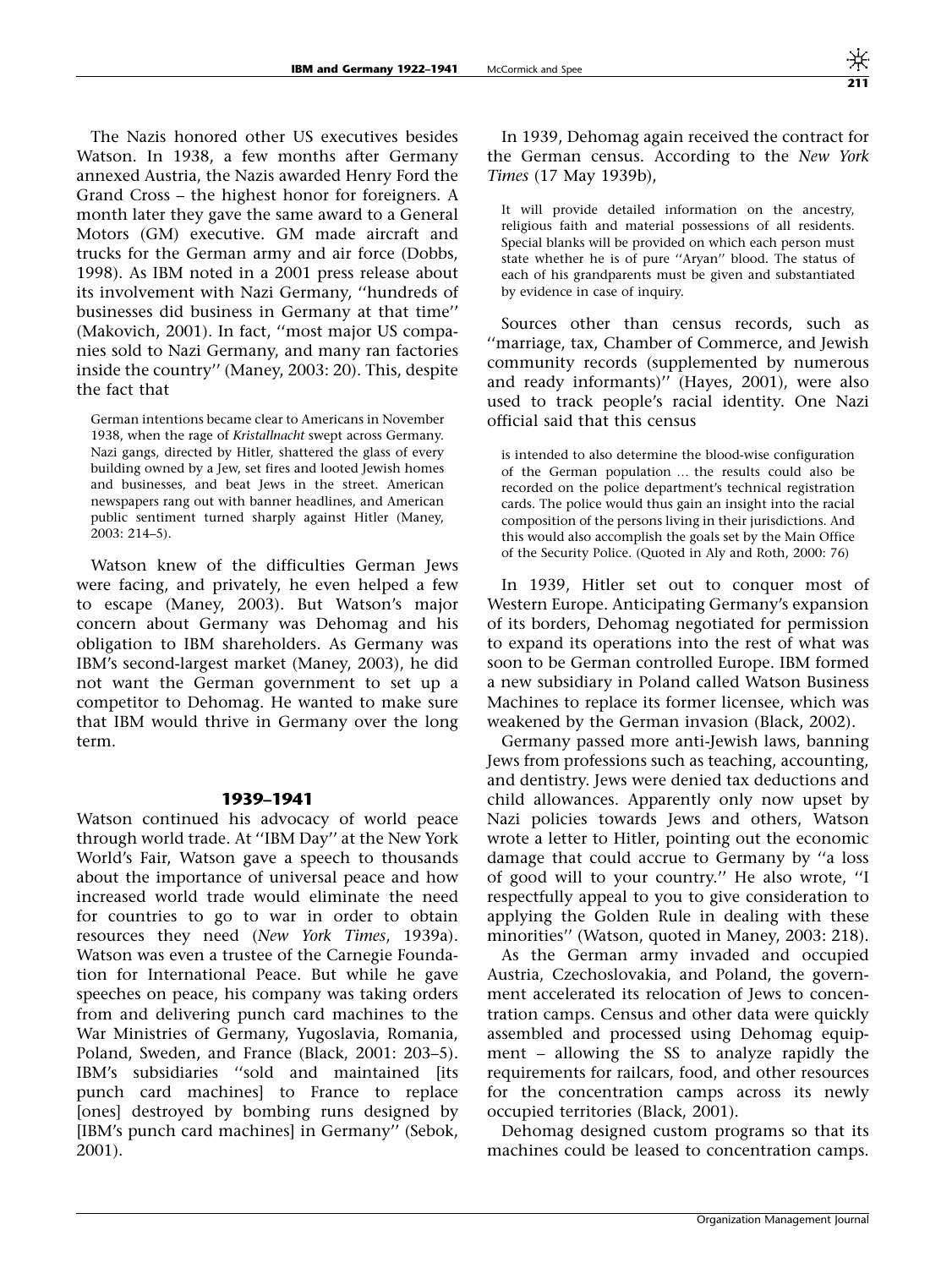''As of 1940 and 1941, IBM USA inventories documented the location of Hollerith machines in camps ... along with their serial numbers and the amounts paid for the lease of each machine'' (Hausfeld, 2001). Punch card data helped camp administrators track the amount of food needed to keep prisoners alive for a minimum amount of time; to identify prisoners; to keep track of prisoners' ethnicity (including the degree of Jewish and Aryan background) and religion; to determine work assignments; to keep track of punishments administered to each prisoner; to record whether a prisoner was able to work; and to maintain death statistics. To simplify data analysis, prisoners were tattooed with a five-digit code that corresponded to the punch card containing their demographic data. When a German factory needed prison laborers with particular skills, Dehomag's punch cards were used to identify such prisoners (Black, 2002) and move them to where they were needed (Table 1).

Business was booming for Dehomag. By 1940, it employed over eight times as many people as it did only 10 years earlier (see Table 1). Its business with the German government, Dehomag's primary customer, also grew. Its machines kept track of German munitions, spare parts for the German fighter planes and bombers, combat orders, and troop movements. IBM's activities were legal, and royalty payments to IBM continued to flow to the US through its Swiss bank account.

But by June 1940, the US had become even more anti-Nazi. Germany had invaded France and was bombing Paris (New York Times, 1940a). It had also invaded and occupied the Netherlands, where the Gestapo was rounding up ''enemies of Germany,'' and of these ''nearly all have faced firing squads'' (New York Times, 1940b). Germany invaded and occupied Belgium, and was at war with Britain.

Watson did nothing to reduce IBM's involvement in Germany, but he did return the medal he

Table 1 Employees at dehomag

| Year | Dehomag<br>employees | IBM<br>employees |
|------|----------------------|------------------|
| 1930 | 298                  | 6,346            |
| 1933 | 462                  | 8,202            |
| 1935 | 1,119                | 8,654            |
| 1940 | 2,561                | 12,656           |

Source: IBM Deutschland (2005) and (IBM highlights).

received from Hitler, saying, ''the present policies of your government are contrary to the causes for which I have been working and for which I received the decoration'' (New York Times, 1940c). As a result, ''congratulations swamped Watson's office'' (Maney, 2003: 220). But the Nazi party officials responsible for awarding huge contracts to Dehomag were outraged. They believed Watson had given in to pressure from the Jewish community and to Jewish anti-German propaganda (New York Times, 1940c; Rodgers, 1969). Incensed by Watson's insult to Hitler, Heidinger, and the other Dehomag directors tried to unseat IBM headquarters' representative on the board, even though he controlled 85% of the shares.

Heidinger had always bristled under IBM's control and he threatened to sell his shares back to IBM, which would destroy the illusion that Germans owned Dehomag. Watson was in a difficult position. Beatty (2001) captures one side of this difficulty well:

You are Thomas Watson, the founder of IBM, and you face a choice ... You must know that the census and other work your German branch has performed for the Nazis has been used not just to count cars and cows but to identify Jews ... You have visited Germany; you were in Berlin in July 1935, when Black Shirts rampaged through the streets smashing the windows of Jewish stores, and forcing your friends, the Wertheims, to sell their department store for "next to nothing" and escape to Sweden ... Hitler has invaded France ... executives of your German subsidiary want you to sell out to German principals. With Hitler moving to occupy all of Europe, this is a chance for a clean break. True, the United States is not yet in the war, but Hitler's bombs are falling on London.

Despite this, there were also pressures on Watson to keep Dehomag operating in Germany. Even though high-ranking Nazis wanted to cancel Dehomag's contracts and give them to a weaker competitor, they had already invested a great deal in the IBM punch card technology. ''The Third Reich found the [punch card] machine invaluable'' (Spencer, 2001: 1558). IBM's actions were legal under US law, but Watson still wanted to maintain the illusion that Germans owned Dehomag; this shielded IBM from criticism in the US and kept Dehomag eligible for government contracts in Germany. Royalty payments continued to flow from Dehomag to IBM via Switzerland. The royalties could dry up if Dehomag lost the inside track with the Germans that Heidinger provided (Black, 2001). Looking back, one historian wrote in Business Week that ''Unless Watson was prepared to write off his assets in Germany... he had little